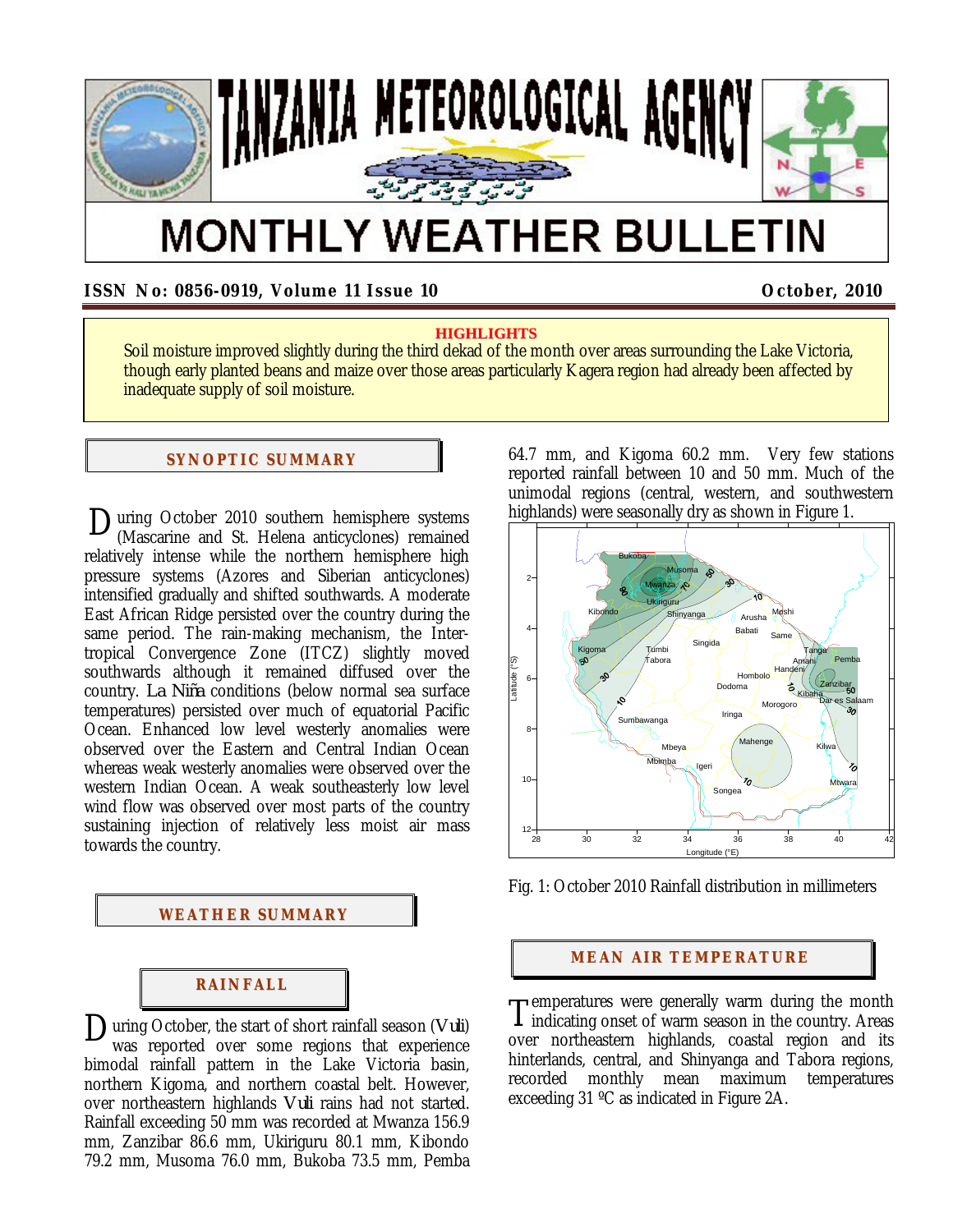

**Fig 2A**: October 2010 Mean Maximum Temperature (°C)

Mean maximum air temperatures records ranged between 24ºC and 33ºC. The highest absolute maximum temperature of 33.7°C was recorded at Morogoro during the second dekad of the month. Igeri over southwestern highlands recorded the lowest day time values in the second dekad with a maximum temperature of 22.8°C.



**Fig 2B:** October 2010 Mean Minimum Temperature (°C)

Mean minimum air temperatures recorded ranged from 10ºC to 23ºC as shown in Fig 2B. The lowest value of mean minimum temperature recorded was 10.2°C at Igeri over the southwestern highlands while the highest value of 23.3 °C was reported at Pemba in the northern coast.

## **MEAN SUNSHINE HOURS**

Sunshine duration records across the country during<br>October show that the mean bright sunshine hours October show that the mean bright sunshine hours ranged from 6 hrs/day over western Lake Victoria basin to about 10 hrs/day over central and southern and coastal areas as shown in Figure 3.



**Fig 3**: October 2010 Mean Sunshine Hours (hrs/day)

# **MEAN WI ND SPEED**

 ean wind speeds across the country ranged from 4 to 14 km/hr during the month as shown in Fig. 3. M



 **Fig 4:** October 2010 Mean wind speed (km/hr)